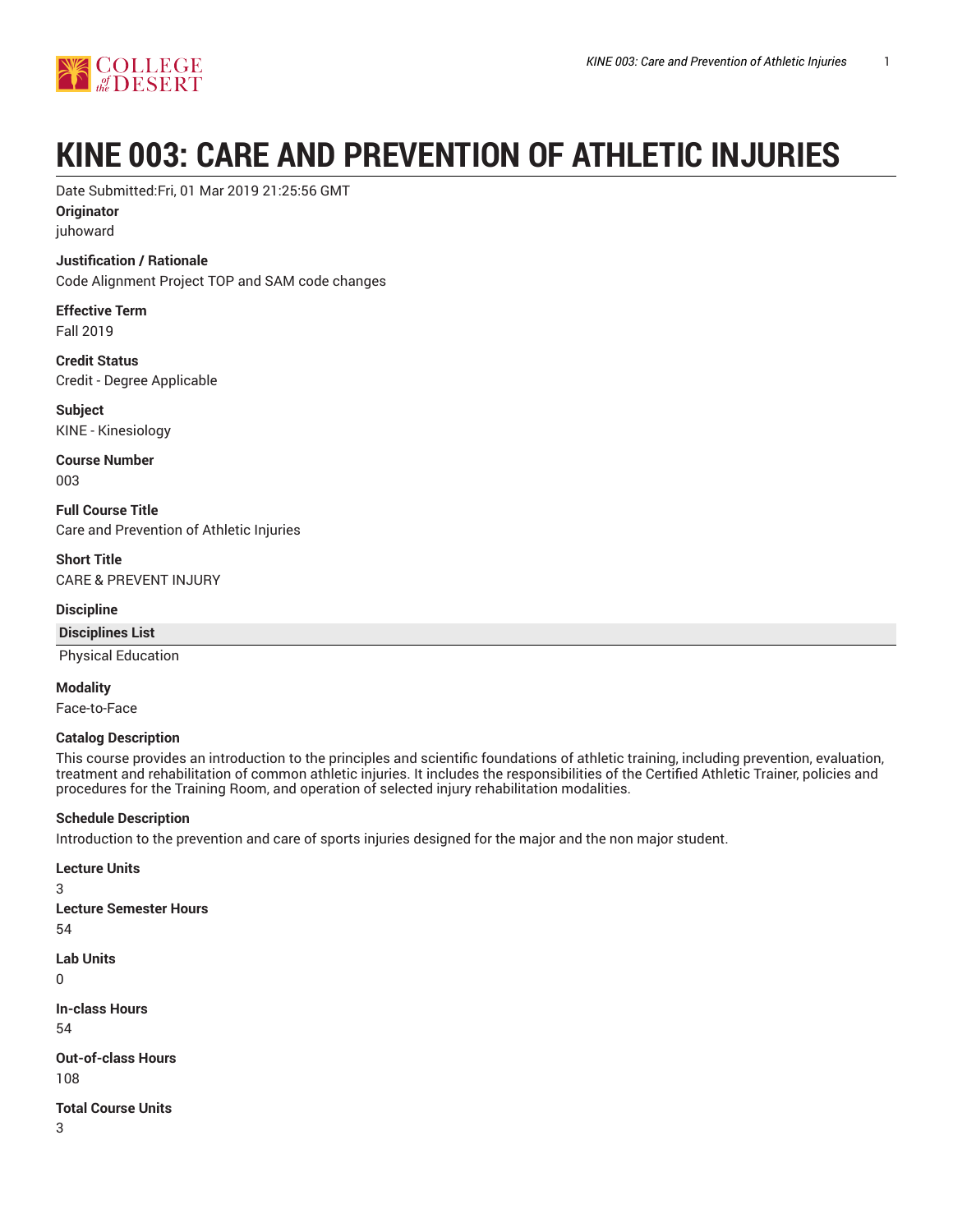



### **Total Semester Hours**

162

# **Required Text and Other Instructional Materials**

**Resource Type** Book

**Author**

Prentice, William E.

## **Title**

Principles of Athletic Training, A Competency-Based Approach

## **Edition**

15th

**City**

Boston

**Publisher** McGraw Hill Companies, Higher Education

**Year** 2014

**College Level**

Yes

**Flesch-Kincaid Level**

9.1

# **Resource Type**

Web/Other

# **Description**

REQUIRED - The CONNECT ACCESS CODE for Principles of Athletic Training, A Competency-Based Approach, 15th edition, William E Prentice

#### **Class Size Maximum**

30

# **Course Content**

- 1. Sports Injury Management and the role of the Athletic Trainer
- 2. Mechanics of tissue injury and healing
- 3. Emergency procedures
- 4. Sports injury assessment
- 5. Therapeutic exercise
- 6. Protective equipment
- 7. Assessment and management of common foot, ankle and leg injuries
- 8. Assessment and management of common knee injuries
- 9. Assessment and management of common thigh, hip and pelvis injuries
- 10. Assessment and management of common shoulder injuries
- 11. Assessment and management of common arm and elbow injuries
- 12. Assessment and management of common wrist and hand injuries
- 13. Assessment and management of common head and facial injuries
- 14. Recognize common spine injuries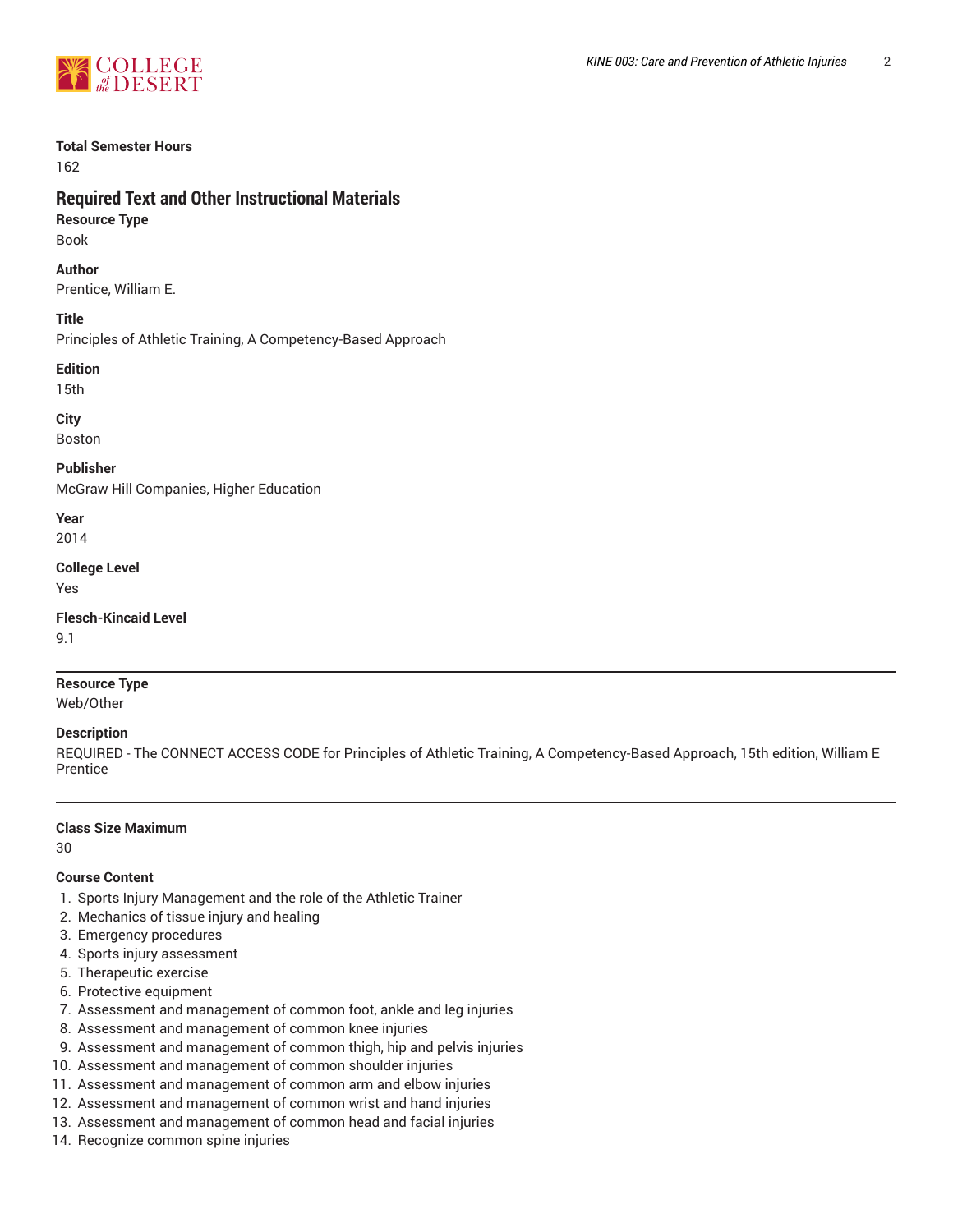

# 15. Recognize common throat, chest and abdominal injuries

16. Other health conditions related to sports

# **Course Objectives**

|              | <b>Objectives</b>                                                                                                                    |  |
|--------------|--------------------------------------------------------------------------------------------------------------------------------------|--|
| Objective 1  | Identify the professionals that comprise the sports medicine team and describe the role of the athletic trainer                      |  |
| Objective 2  | List and describe the mechanics of tissue injury and healing                                                                         |  |
| Objective 3  | Describe signs, symptoms and management of life-threatening conditions                                                               |  |
| Objective 4  | Describe the injury assessment process and define common assessment terms                                                            |  |
| Objective 5  | Identify and explain the phases of a therapeutic exercise program                                                                    |  |
| Objective 6  | Identify and discuss common protective equipment for the upper and lower body                                                        |  |
| Objective 7  | Demonstrate assessment and management techniques for common athletic injuries to include upper and lower body.                       |  |
| Objective 8  | Recognize and describe common injuries to the head and spine                                                                         |  |
| Objective 9  | Specify contraindications for participation relative to injury and health conditions                                                 |  |
| Objective 10 | List and describe the daily administrative tasks and documentation for the athletic training clinic                                  |  |
| Objective 11 | Recognize and describe the safe and appropriate application of therapeutic modalities in the athletic training clinic                |  |
| Objective 12 | Demonstrate the use of basic medical terminology appropriate for the care of athletic injuries.                                      |  |
| Objective 13 | Demonstrate the appropriate basic first aid steps for a primary survey for an injured athlete                                        |  |
| Objective 14 | Demonstrate the appropriate basic first aid techniques for wound care and a variety of situations in the athletic<br>training clinic |  |
| Objective 15 | Demonstrate proficiency with prophylactic taping and wrapping for injury prevention and management                                   |  |

## **Student Learning Outcomes**

|           | Upon satisfactory completion of this course, students will be able to:                                                                                      |
|-----------|-------------------------------------------------------------------------------------------------------------------------------------------------------------|
| Outcome 1 | Understand and apply the role and responsibilities of the Certified Athletic Trainer including differentiating between<br>HOPS and SOAP notes.              |
| Outcome 2 | Acquire the ability to recognize and differentiate between an on-field emergency injury evaluation and an athletic<br>training room injury evaluation.      |
| Outcome 3 | Demonstrate the ability to wrap and tape athletic injuries using sound judgement and skill, as delineated by the<br>National Athletic Trainers Association. |

#### **Methods of Instruction**

| <b>Method</b>                                    | Please provide a description or examples of how each instructional<br>method will be used in this course. |                           |  |  |  |
|--------------------------------------------------|-----------------------------------------------------------------------------------------------------------|---------------------------|--|--|--|
| Demonstration, Repetition/Practice               |                                                                                                           |                           |  |  |  |
| Lecture                                          |                                                                                                           |                           |  |  |  |
| Discussion                                       |                                                                                                           |                           |  |  |  |
| Other (Specify)                                  | Guest speakers, audio/visual presentations                                                                |                           |  |  |  |
| <b>Methods of Evaluation</b>                     |                                                                                                           |                           |  |  |  |
| <b>Method</b>                                    | Please provide a description or examples of how<br>each evaluation method will be used in this course.    | <b>Type of Assignment</b> |  |  |  |
| Written homework                                 |                                                                                                           |                           |  |  |  |
| Other                                            | a. Written reportsb. Written answers to study<br>questionsd. Written and skill exams                      |                           |  |  |  |
| Group activity participation/observation         |                                                                                                           |                           |  |  |  |
| Presentations/student demonstration observations | Skill demonstration                                                                                       |                           |  |  |  |
| Field/physical activity observations             |                                                                                                           |                           |  |  |  |
| Reading reports                                  |                                                                                                           |                           |  |  |  |
| Term or research papers                          |                                                                                                           |                           |  |  |  |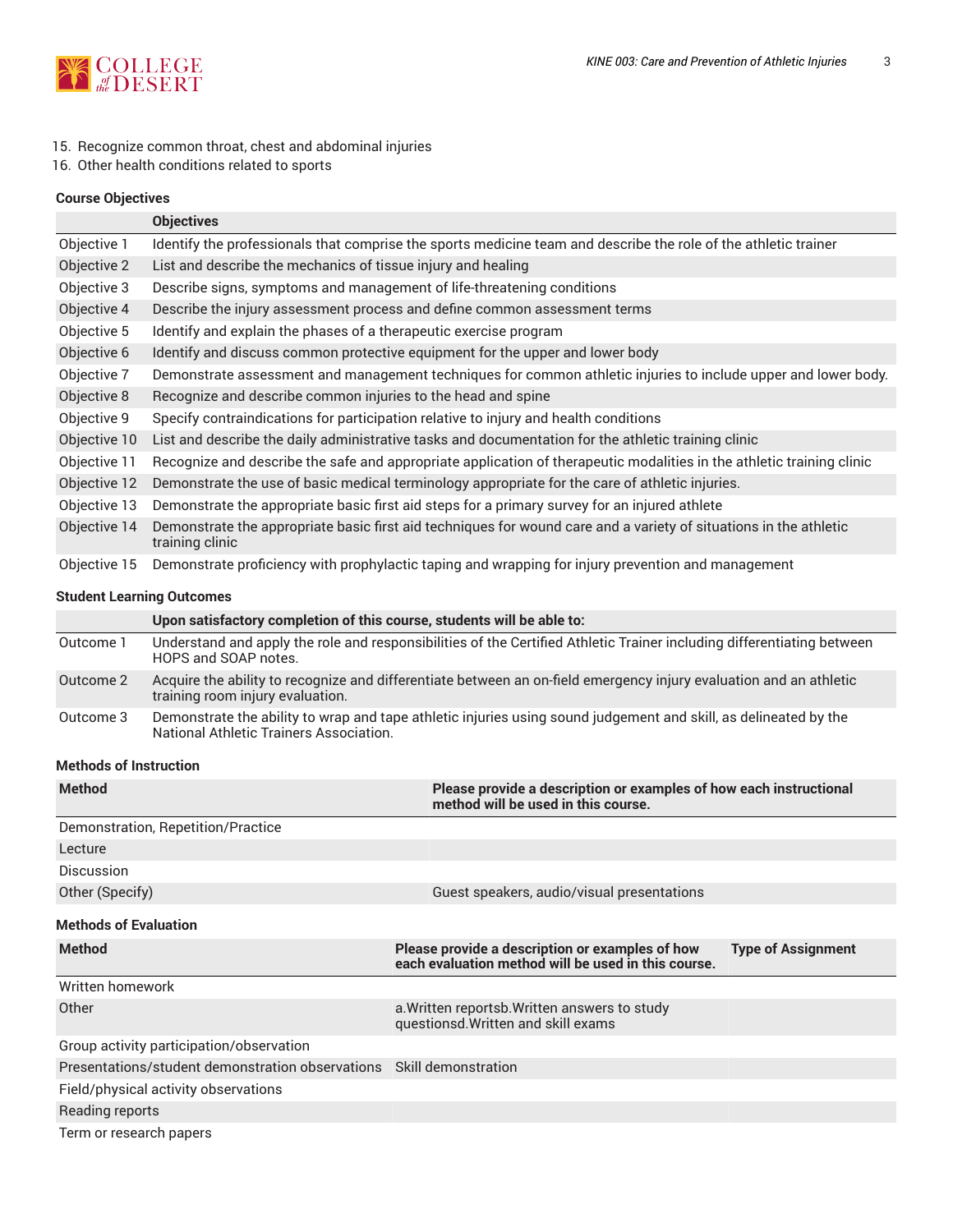

#### **Assignments**

#### **Other In-class Assignments**

- 1. Class discussion of study questions.
- 2. Written reports following guest speaker presentations

## **Other Out-of-class Assignments**

- 1. Participate in group activities that include assessment techniques
- 2. Reading assignments.
- 3. Viewing of audio/visual presentations
- 4. Written reports following guest speaker presentations

## **Grade Methods**

Letter Grade Only

**MIS Course Data**

**CIP Code** 51.0913 - Athletic Training/Trainer.

**TOP Code** 122800 - Athletic Training and Sports Medicine

**SAM Code** C - Clearly Occupational

**Basic Skills Status** Not Basic Skills

**Prior College Level** Not applicable

**Cooperative Work Experience** Not a Coop Course

**Course Classification Status** Credit Course

**Approved Special Class** Not special class

**Noncredit Category** Not Applicable, Credit Course

**Funding Agency Category** Not Applicable

**Program Status** Program Applicable

**Transfer Status** Transfer CSU, limited UC

**Allow Audit** No

**Repeatability** No

**Materials Fee** No